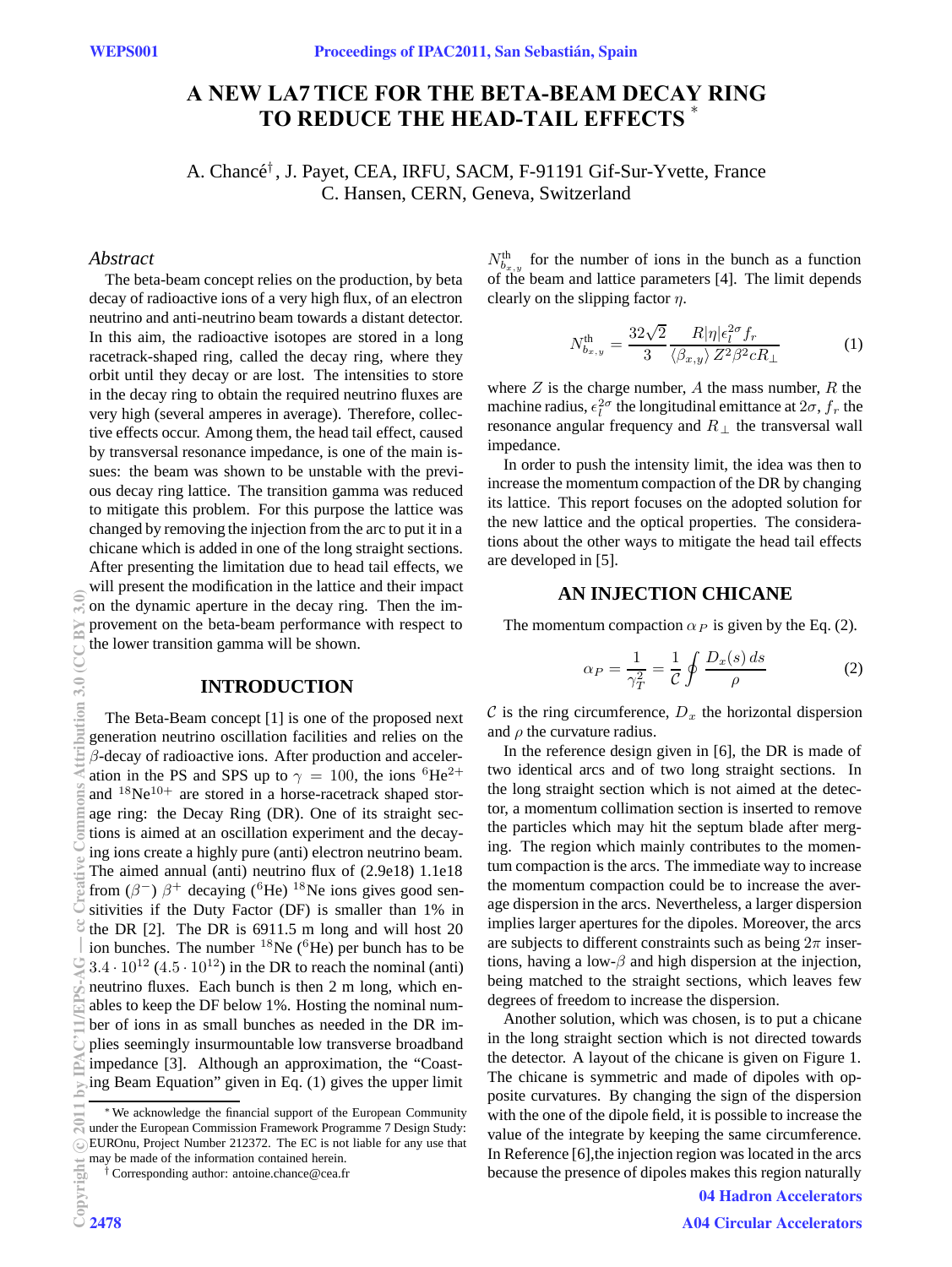dispersive. By using matching quadrupoles, it was possible to make the injection without adding extra elements. With this new scheme, the injection insertion can be moved to this chicane. The big advantage is to make the arcs much simpler and more compact. They become a succession of FODO lattices separated from the long straight sections by a matching section used as a dispersion suppressor too. The drawback is to increase the number of elements in the DR: 216 dipoles are necessary against 176 before.



Figure 1: Layout of the injection chicane.

### **NEW LATTICE**

The arcs are now made of regular FODO lattices. The phase advance per period is  $\pi/2$  rad in both planes. Since the sextupoles are located near the quadrupoles, they can compensate each other every two period. Since the arcs are  $2\pi$  insertions, the tune of the ring is given by the long straight sections. The presence of the injection chicane and the collimation section makes the two long straight sections different. Nevertheless, to make these two sections more similar, the fractional part of the phase advance is the same for both.

The betatron functions, calculated with BETA[7], in the whole ring and a zoom in the injection chicane are shown on Figure 2 and Figure 3. To enable the off-momentum injection (explained more precisely in [6]), the dispersion must be high with low betatron functions at the injection point. The optical functions at the injection point are  $\beta_x =$ 22 m,  $\beta_y = 7.3$  m and  $D_x = 11$  m, which is similar to the previous values. The parameters of the lattice and of the elements are summed up in Table 1 and Table 2. With this new lattice, the momentum compaction goes from 0.15% to 0.29%. The slipping factor  $\eta$  is then doubled, which means that the intensity limit is doubled too (see Eq. (1)). It could be possible to increase the slipping factor again by adding another chicane but it implies a cost increase (more dipoles).

# **DYNAMIC APERTURE**

The chromaticity of the DR was canceled by using two sextupole families located at the middle of the quadrupoles in the arcs. The phase advance of  $\pi/2$  per period in the 04 Hadron Accelerators



Figure 2: Horizontal betatron function (red full line), vertical betatron function (blue dashed line) and horizontal dispersion (green dotted line) in the whole DR.



Figure 3: Horizontal betatron function (red full line), vertical betatron function (blue dashed line) and horizontal dispersion (green dotted line) in the injection chicane.

arcs enables to cancel the non linearities brought by the sextupoles (the transfer matrix of two periods is −**1** where **1** is the identity matrix). The dynamic aperture was calculated for 10,000 turns at the injection point for different values of  $\delta$ : -0.25%, 0 and 0.25%. The rms beam sizes are then  $\sigma_x = 1.83$  mm and  $\sigma_y = 0.76$  mm. The dynamic aperture is shown on Figure 4. The dynamic aperture is larger than  $20\sigma$  in both planes for the energy range of the beam, which is sufficient to keep the beam stable.

Nevertheless, if the initial position of a particle is in the stability region, it does not imply that its trajectory is elliptical in the phase space. Therefore, we have tracked a set of particles for 10,000 turns with SixTrack[8]. On Figure 5 and Figure 6, we have respectively shown the trajectories of particles with the initial coordinate  $x = n\sigma_x$  (the other coordinates are set to zero) in the horizontal phase space and with the initial coordinate  $y = n\sigma_y$  (the other coordinates are set to zero) in the vertical phase space. The trajectories of the particles stay clearly elliptical up to  $10\sigma$  in both planes, which show that the non linearities brought by the sextupoles are well canceled.

#### **CONCLUSION**

Enlarging the momentum compaction was made possible by adding a chicane in one of the long straight sec